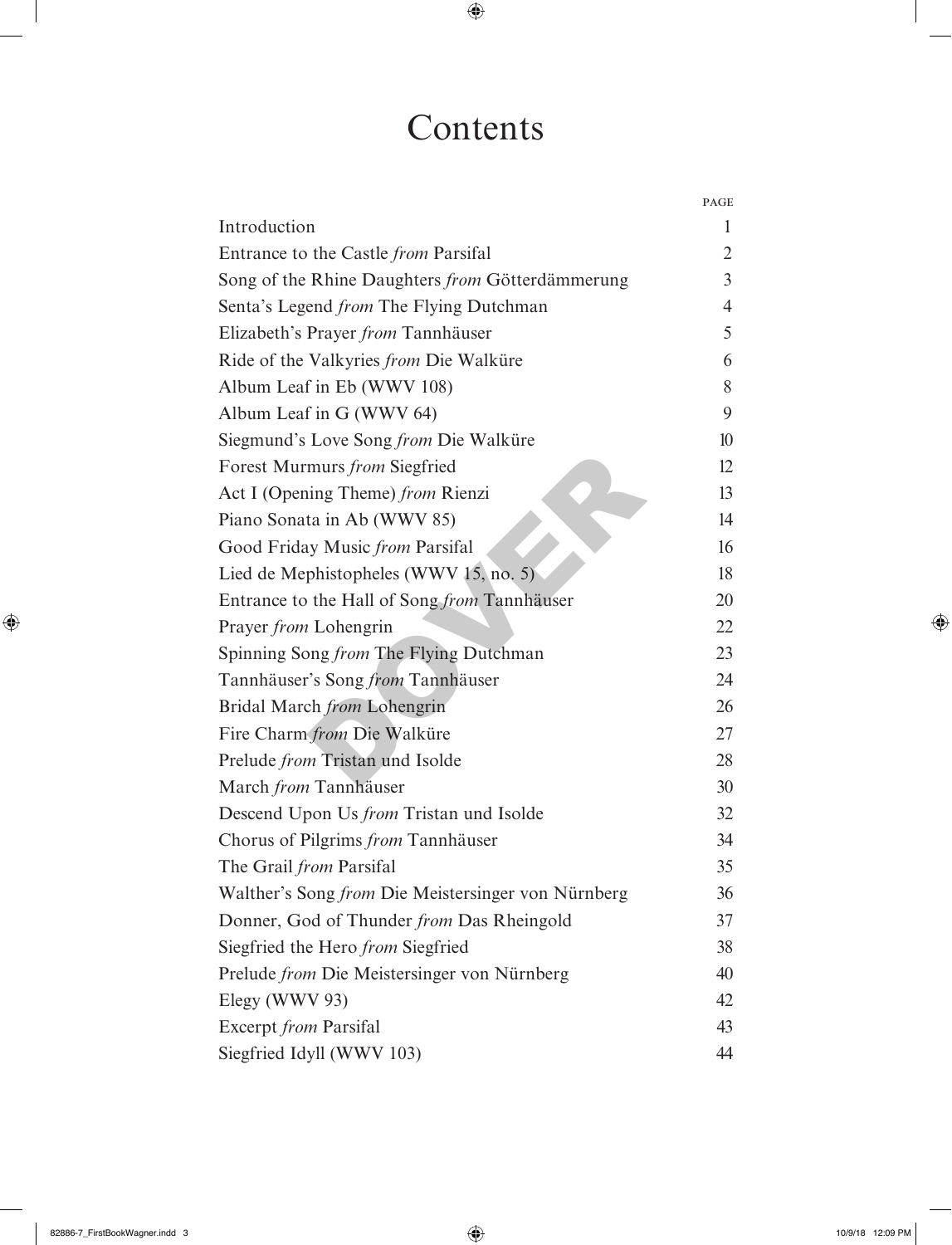## Siegmund's Love Song *from* Die Walküre

Siegmund, the son of Wotan, the god of war, is being pursued by enemies in a forest. He happens upon a maiden who offers him shelter. As the two draw closer, he sings this ode to love.